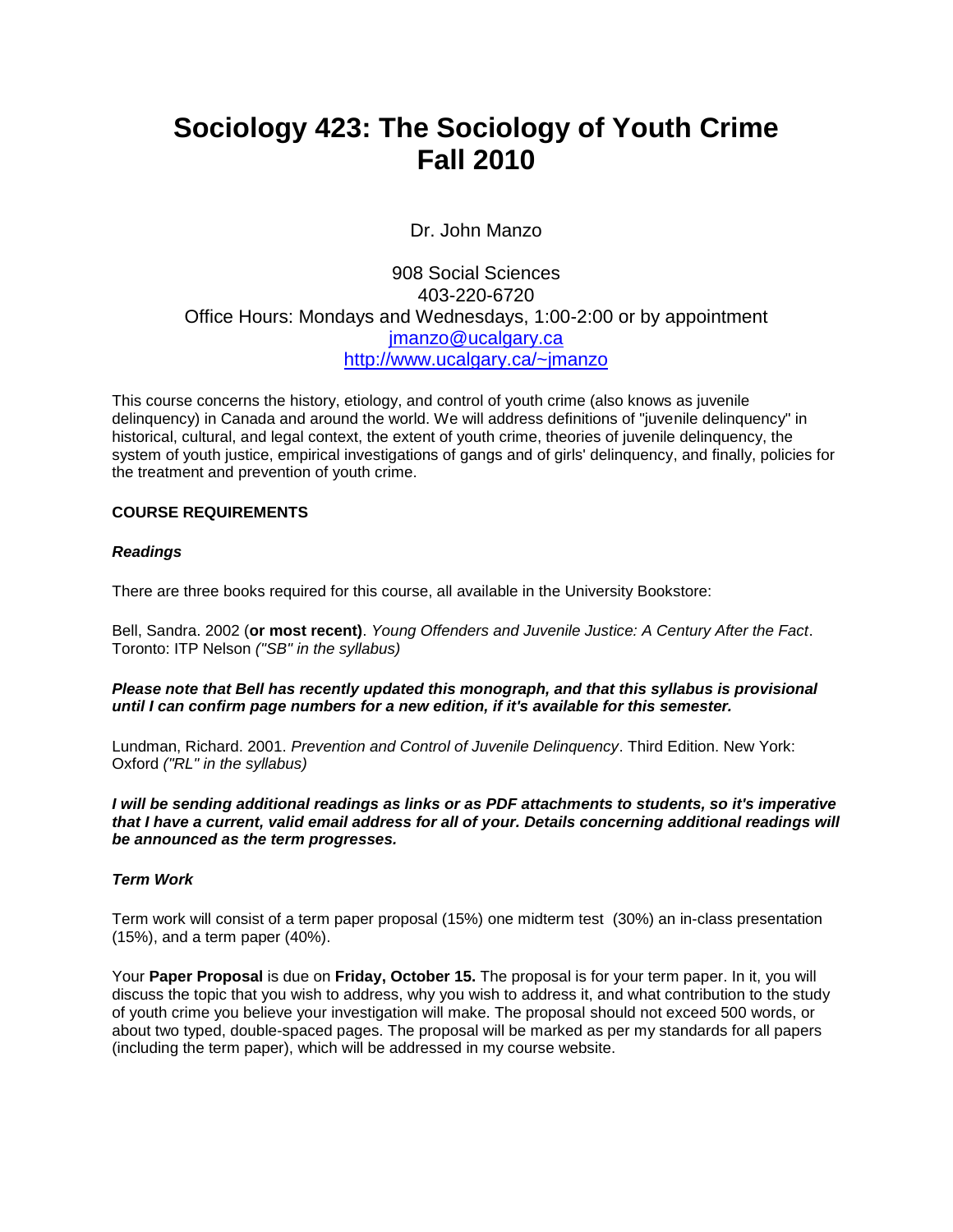**The midterm test** will take place in class on **Monday, November 15**. It will comprise THREE essay questions. Not later than March 12 I will post to my website a study guide for it. The study guide will consist of questions from which the test items will be drawn.

Every student will give an oral presentation of **not more than 10 minutes** on his or her term paper topic. This exercise will constitute the **In-Class Presentation** portion of the course. I will discuss my expectations with respect to these in lecture as the dates for them draw nearer. **Note that your attendance at all presentations is expected.** Presentations are NOT group projects. At four presentations per lecture, we will require about ten lecture days for them. I will assign dates for these presentations at random, unless students wish to volunteer for early dates. **Presentations will begin on Wednesday, November 17 and run through the end of the semester.**

Your **Term Paper** is due on the last day of class, **December 10**. The term paper must be an independently-produced manuscript. The term paper should not exceed ten typed, double-spaced pages, not counting tables, endnotes or list of cited sources. The paper will be graded as per the standards that I discuss in lecture. These standards include considerations of argument and reasoning as well as organization, grammar, spelling and style. Please note that the mark you receive on your proposal or your presentation does not guarantee, in a good or a bad sense, the mark you receive on the term paper.

#### *Grading Scale*

Letter grades will be assigned based on the following scale:

- A+ 96-100
- A 90-95
- A- 85-89
- B+ 80-84
- B 74-79
- B- 70-73
- C+ 67-69 C 63-66
- C- 60-62
- 
- $D = 50-59$ <br>F 0-49  $0 - 49$

#### *Policy on Missed Term Work*

I expect that every student will complete all work for course but recognise that emergencies might prevent this. My policy on missed work varies with the assignment:

1. If you miss a test due to *unforeseeable OR foreseeable* emergencies or other circumstances, you will write the midterm in a make-up session as per department practices.

2. Late written work will be assigned a penalty of five percent per day; in other words, a paper submitted two days late that would have received and 80 will instead receive a 70.

3. If you must be absent for your presentation date, I will give credit without penalty if and only if reschedulng is possible. If rescheduling is not possible, **which is likely**, I will have to assign a zero for that assignment.

#### *Policy on Retrieving Assignments*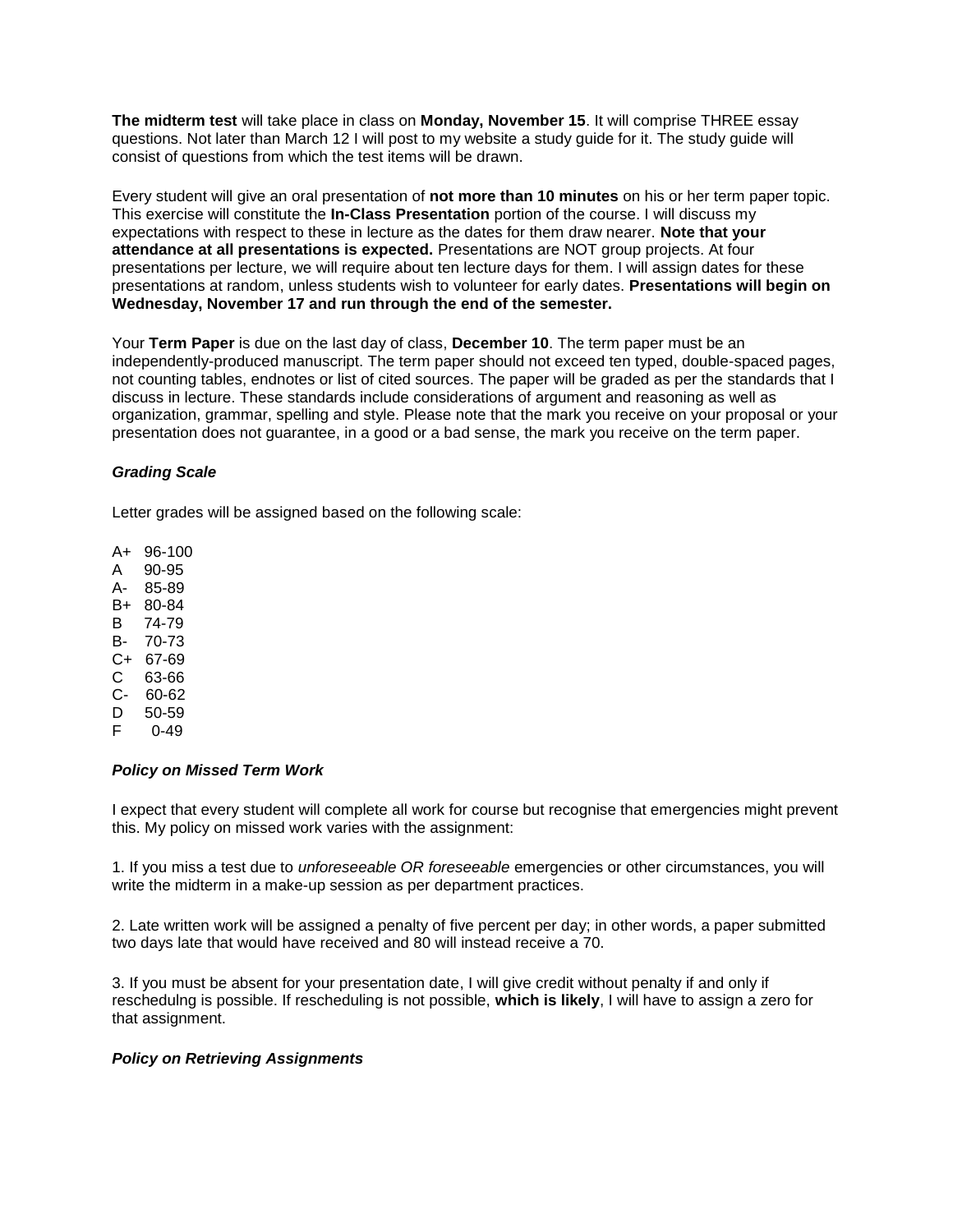The Freedom of Information and Protection of Privacy (FOIP) legislation disallows the practice having students retrieve assignments from a public place, eg, outside the instructor's office, the department office, etc. Term assignments must be returned to students, individually, during class or during the instructor's office hours; if a student is unable to pick up their assignment from the instructor, they may provide the instructor with a stamped, self-addressed envelope to be used for the return of the assignment.

# *Policy on Cheating*

Please don't cheat. Consult pp. 49-51 of the University Calendar.

## *Schedule of Lecture Topics and Required Readings*

Please note that I have not assigned dates to these topics since I cannot know precisely when I will arrive at a specific topic. I will endeavour to apprise students "where we are" and what topics will be addressed on the tests.

1. Introduction: Film, **Children Underground**

Readings: None

2. Historical Considerations: The Discovery of Adolescence

Readings: SB, ch. 1

3. The Facts: The Incidence of Youth Crime and Public Perceptions of Youth Crime

Readings: SB, chs. 2 and 3, JT, pp. 4-18; "Free the West Memphis Three" website [\(www.wm3.org\)](http://www.wm3.org/)

4. Contexts of Youth Crime: Family, Peers, Schools

Readings: SB, ch. 6

5. Gangs and Other Youth-Related Congregate Crime

Readings: TBA

6. Girls' Delinquency

Readings: TBA

7. The Juvenile Justice System in Canada I: The JDA,YOA and YCJA

Readings: SB, ch. 7

8. The Juvenile Justice System in Canada II: Policing

Readings: SB, ch. 8

9. The Juvenile Justice System in Canada III: Courts